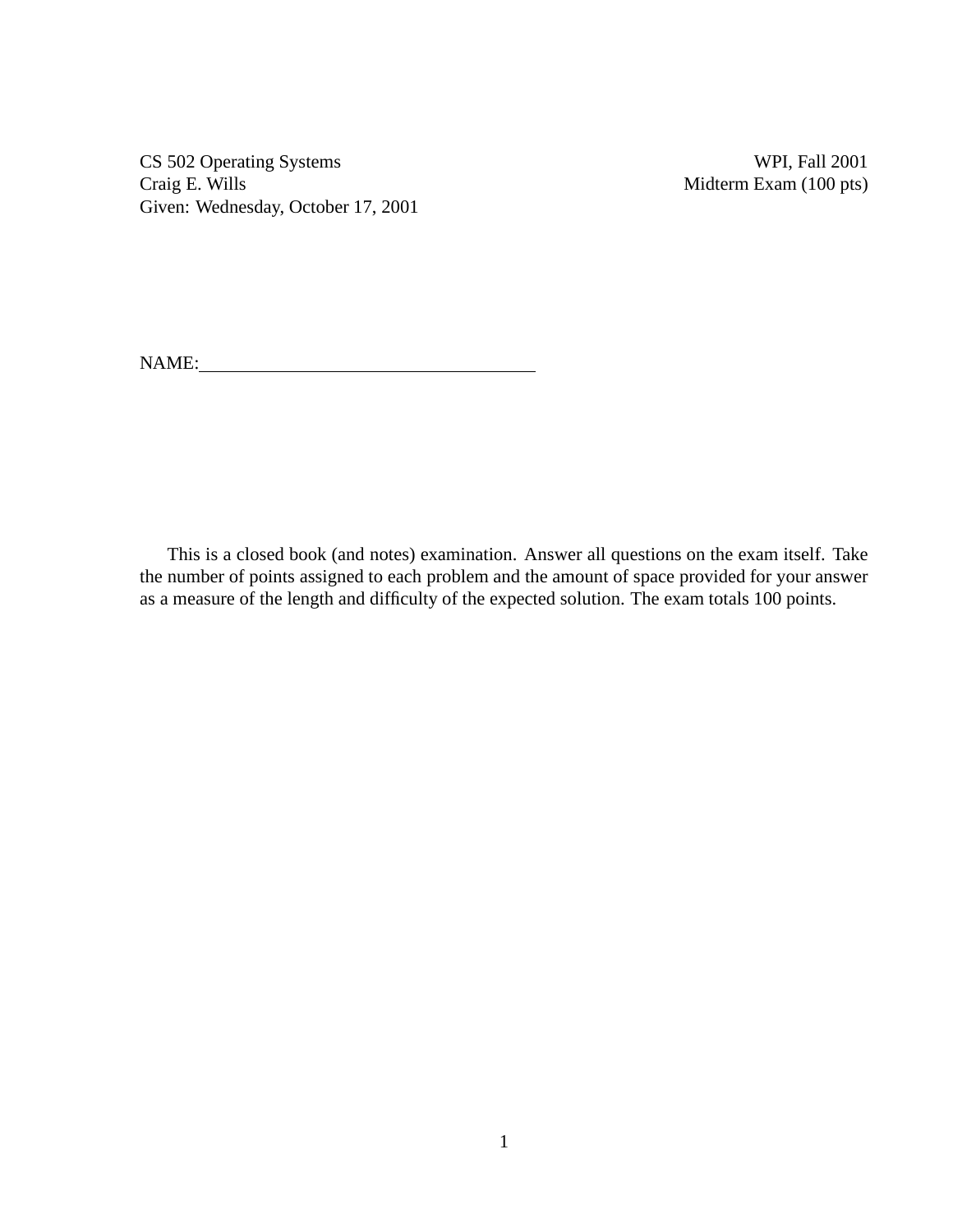SCORE:

1. (6 points) Rather than a monolithic organization, some operating systems use a client-server (also called a microkernel) organization. What is it and why is it used? Are there any disadvantages?

- 2. (8 points) Some operating system systems provide kernel-level threads, which can be mapped to threads within a process. Threads can also be implemented as a user-level library, independent of any operating system support. For each of the following issues, specify *one* of four answers: 1) issue is best handled by kernel-level threads, 2) issue is best handled by user-level treads, 3) issue is a problem for both approaches, or 4) issue is not a problem for either approach.
	- (a) Shared access to a global variable amongst a set of threads within the same process using a mutex lock.
	- (b) Creating a thread within the same process.
	- (c) Executing a multi-threaded process on a multiprocessor.
	- (d) Protecting other threads within a process against a fault of one thread (such as a divideby-zero).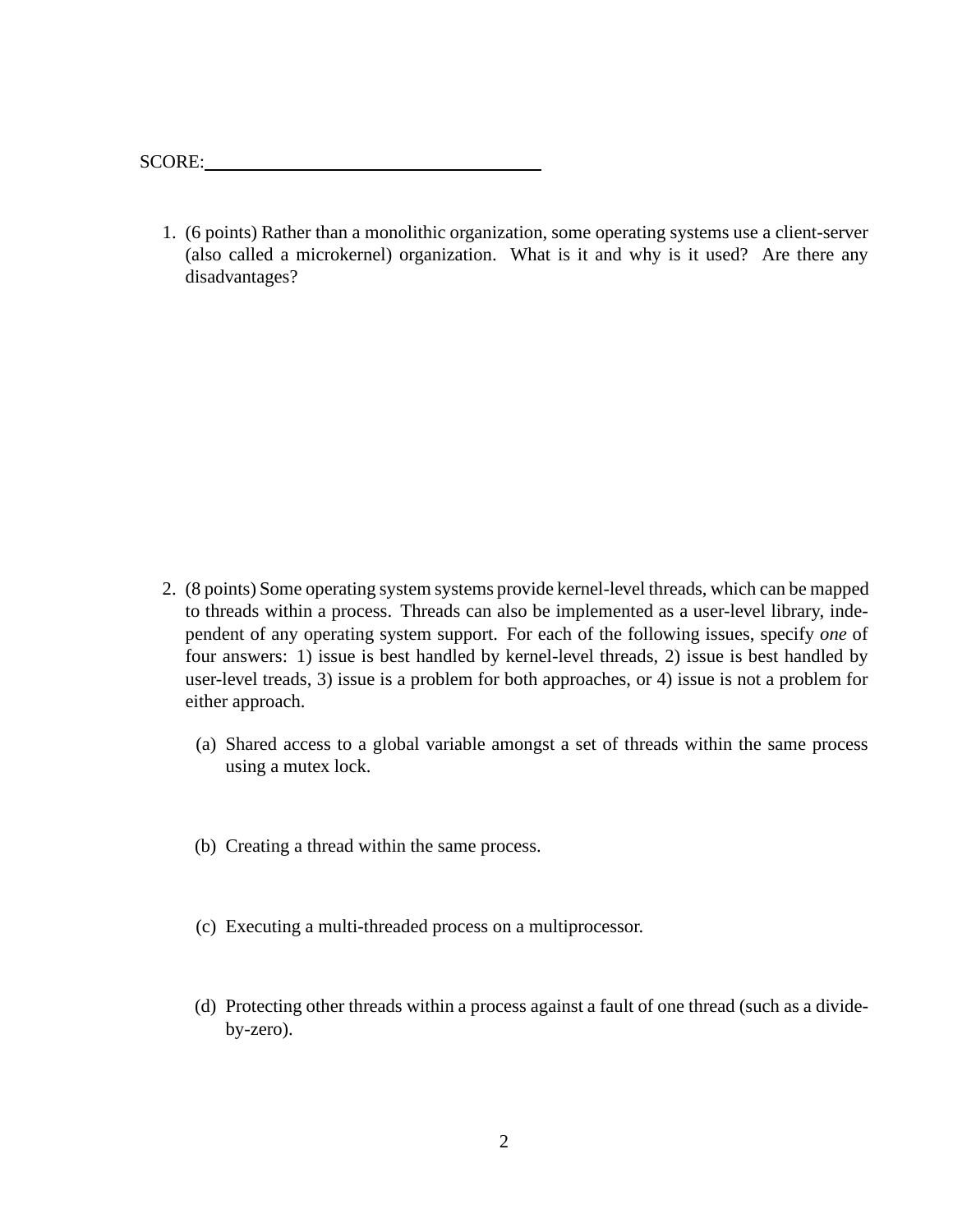3. (8 points) Briefly explain when mutual exclusion is needed within the operating system kernel. How can mutual exclusion be implemented in the kernel? Be sure your answer considers an operating system for both a uniprocessor and multiprocessor machine.

- 4. (12 points) Indicate whether each of the following situations describe a short process, a long process or if the situation does not clearly describe a short or long process. Briefly explain as necessary.
	- (a) an editor application
	- (b) a prime factor computation
	- (c) an application reading from a database stored in a file and processing the records
	- (d) process type favored by a round robin process scheduling policy
	- (e) process type favored by a preemptive shortest process next scheduling policy
	- (f) process type favored by a non-preemptive first-come, first-served scheduling policy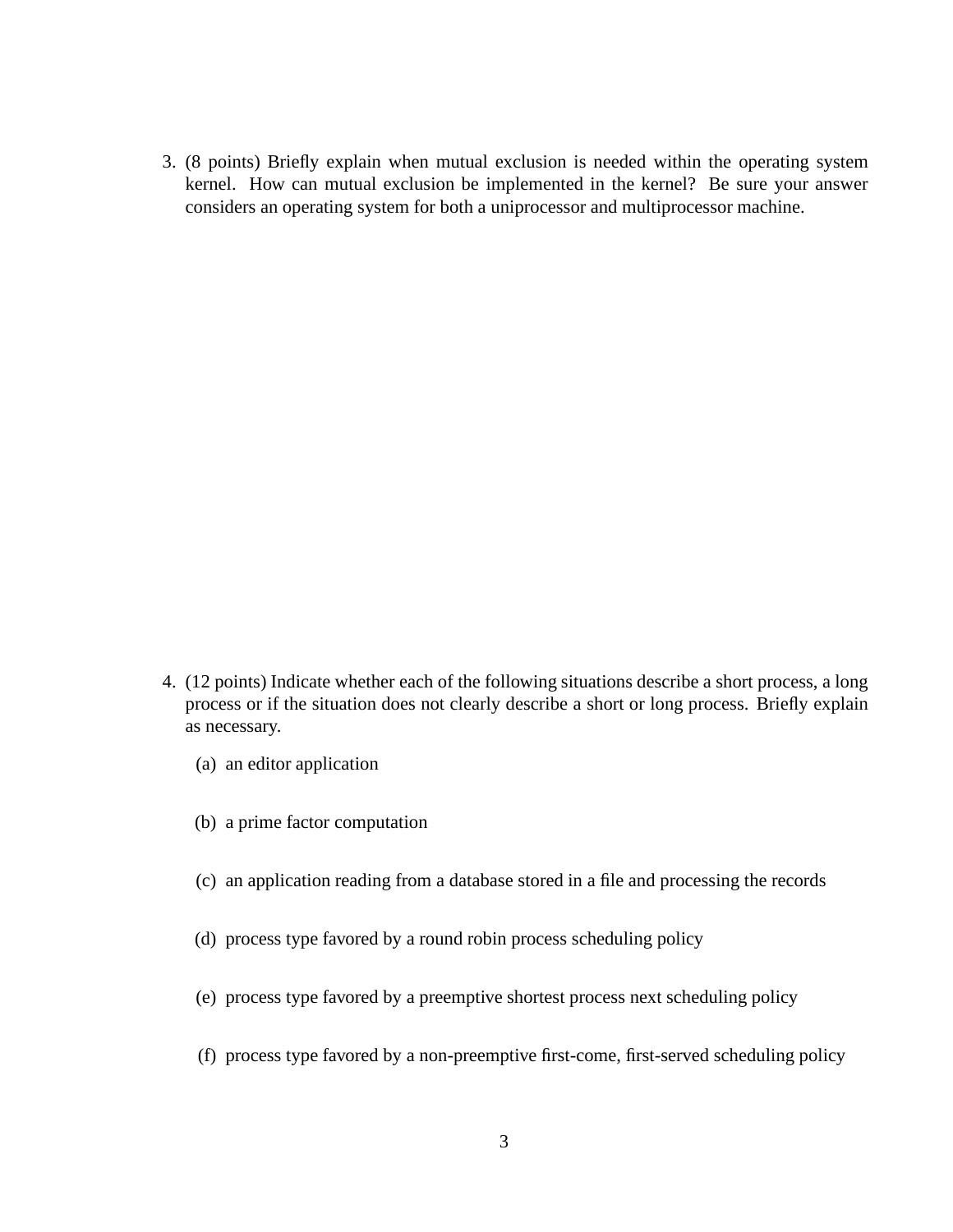- 5. (10 points) In Project 1, you used the system calls*fork()* and *execve()* (or its variant *execvp()*).
	- (a) Is it possible that a call to *fork()* can fail? If it cannot fail explain why, if it can fail give an example of when it would fail.
	- (b) Is it possible that a call to *execve()* (*execvp()*) can fail? If it cannot fail explain why, if it can fail give an example of when it would fail.
	- (c) A programmer has written the following simplified version of the *doit* program you wrote for Project 1. Explain all possible outcome(s) of running this code with different command line arguments.

```
main(int argc, char **argv)
{
    fork();
    execvp(argv[1], &argv[1]); /* shift arguments */
    printf("program finished\n");
}
```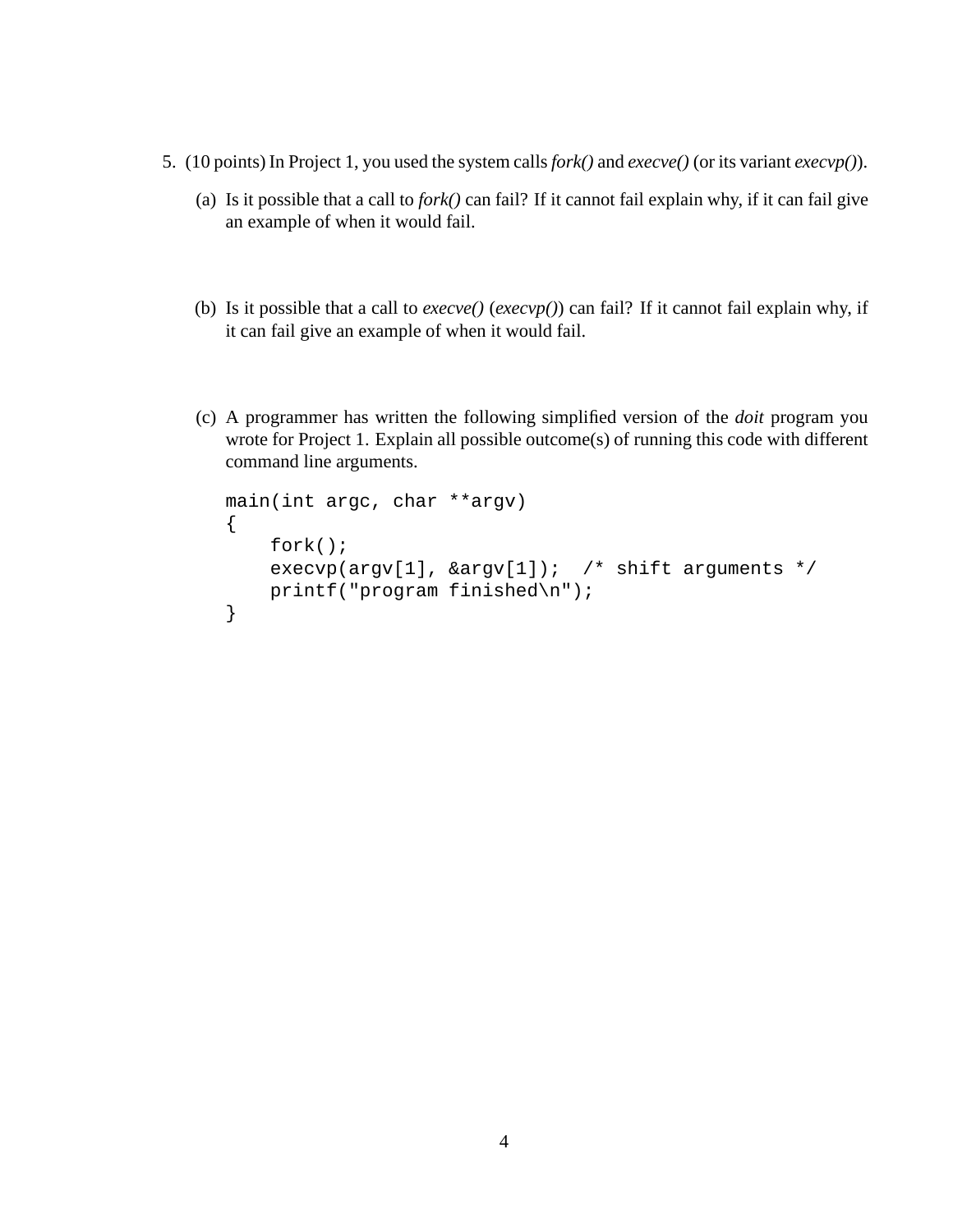6. (5 points) What is *thrashing* in the context of virtual memory management?

7. (10 points) Under each of the following process coordination scenarios, specify the number of semaphores needed and the initial counts of each semaphore. Explain your answers as necessary.

| Scenario                                                   | Number<br>of | Initial   | Value |
|------------------------------------------------------------|--------------|-----------|-------|
|                                                            | Semaphores   | of        | Each  |
|                                                            |              | Semaphore |       |
| Provide mutual exclusion to a shared resource be-          |              |           |       |
| tween two processes.                                       |              |           |       |
|                                                            |              |           |       |
|                                                            |              |           |       |
| A producer/consumer problem with two processes             |              |           |       |
| accessing a single shared variable.                        |              |           |       |
|                                                            |              |           |       |
|                                                            |              |           |       |
| A producer/consumer problem with two producer              |              |           |       |
| processes producing values to be stored in a shared        |              |           |       |
| buffer of size $n$ with a single consumer process con-     |              |           |       |
| suming the values.                                         |              |           |       |
| A pipe-like mechanism between two processes where          |              |           |       |
| the pipe is a buffer of 4096 bytes.                        |              |           |       |
|                                                            |              |           |       |
|                                                            |              |           |       |
| A readers/writers problem where any number of              |              |           |       |
| readers may read, but only one writer may write, at a      |              |           |       |
| time to a shared file. If a writer is writing to the file, |              |           |       |
| no reader may read it.                                     |              |           |       |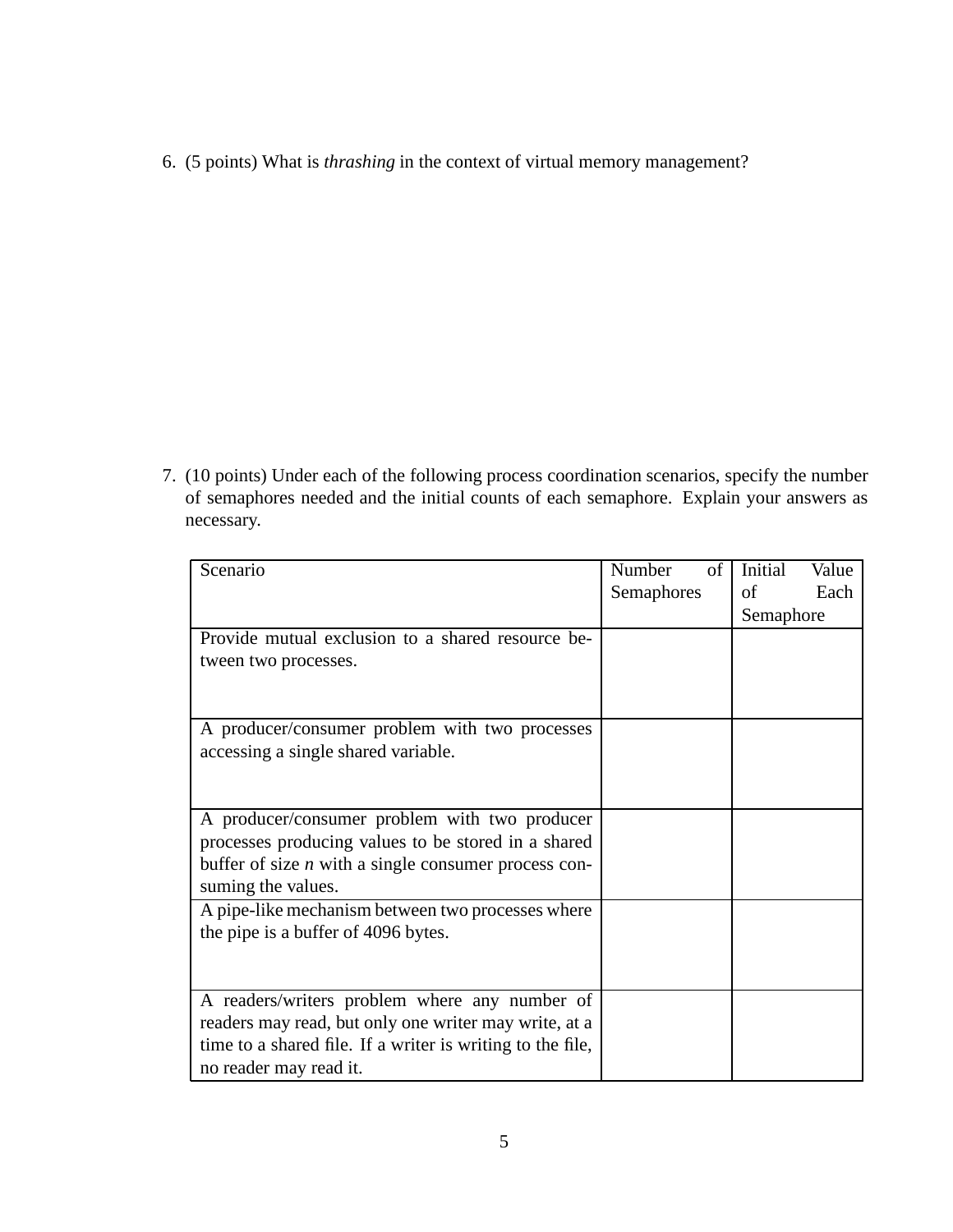8. (10 points) As shown below, processes can be in one of three states: running, ready and blocked. There are six possible state transitions (labeled 1-6). For each label, indicate whether the transition is valid or not valid. If valid, indicate when the transition is used for a process. If the transition is not valid then indicate why.



State transitions:

- (a) 1: Blocked to Running
- (b) 2: Running to Blocked
- (c) 3: Ready to Blocked
- (d) 4: Blocked to Ready
- (e) 5: Ready to Running
- (f) 6: Running to Ready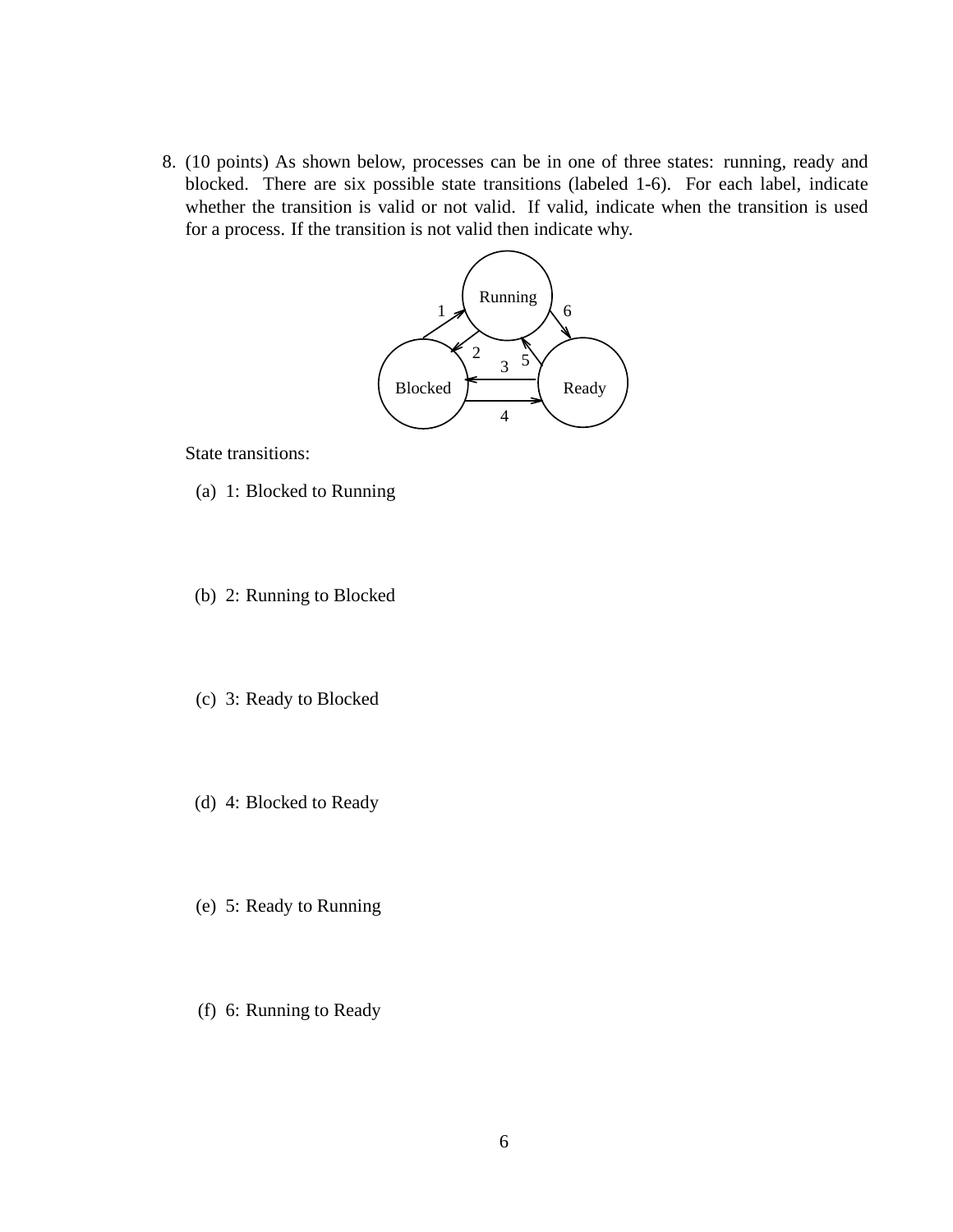- 9. (13 points) The page table for a process contains a number of fields: frame number, present bit, protection/permission, modified bit and referenced bit. Using these fields as needed, answer the following.
	- (a) How is the physical address determined for a given virtual address?
	- (b) When does a page fault occur?
	- (c) What is a minor page fault?
	- (d) What happens when a page fault occurs? Describe the steps from when the page fault occurs until the process is again ready for execution.

- (e) How is the modified bit used in paging?
- (f) How is the reference bit used in paging?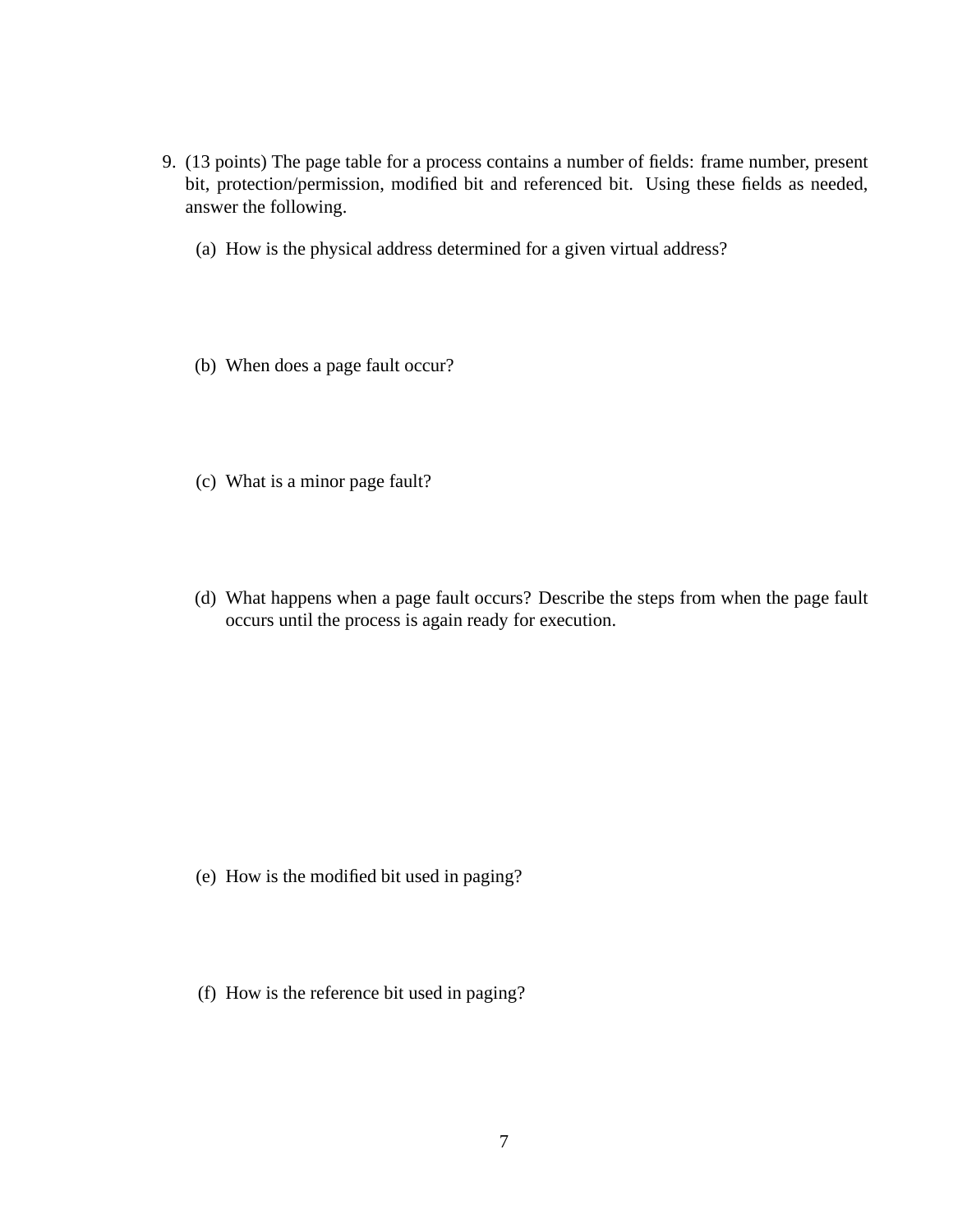10. (8 points) Consider the two processes A and B in the following example with the global variable x, which is shared between the two processes. Assume that the routine atomicprintf() works just like printf() except it cannot be interrupted.

```
int x = 0; /* global shared variable (not Unix!) */
ProcessA()
{
    int i;
    i = x;i = i + 2ix = i;atomicprintf("x = %d \n\pi", x);
}
ProcessB()
{
    int i;
    i = x;i = i + 1;x = i;atomicprintf("x = %d \n\pi", x);
}
```
- (a) What is printed by the two processes in the example (give all possibilities)?
- (b) What is the final value of x after both processes complete (give all possibilities)?
- (c) What is a race condition?
- (d) Is this situation an example of a race condition? If it is such an example, explain how to change the code to avoid a race condition. If it is not such an example, explain how to change the code to make it a race condition?